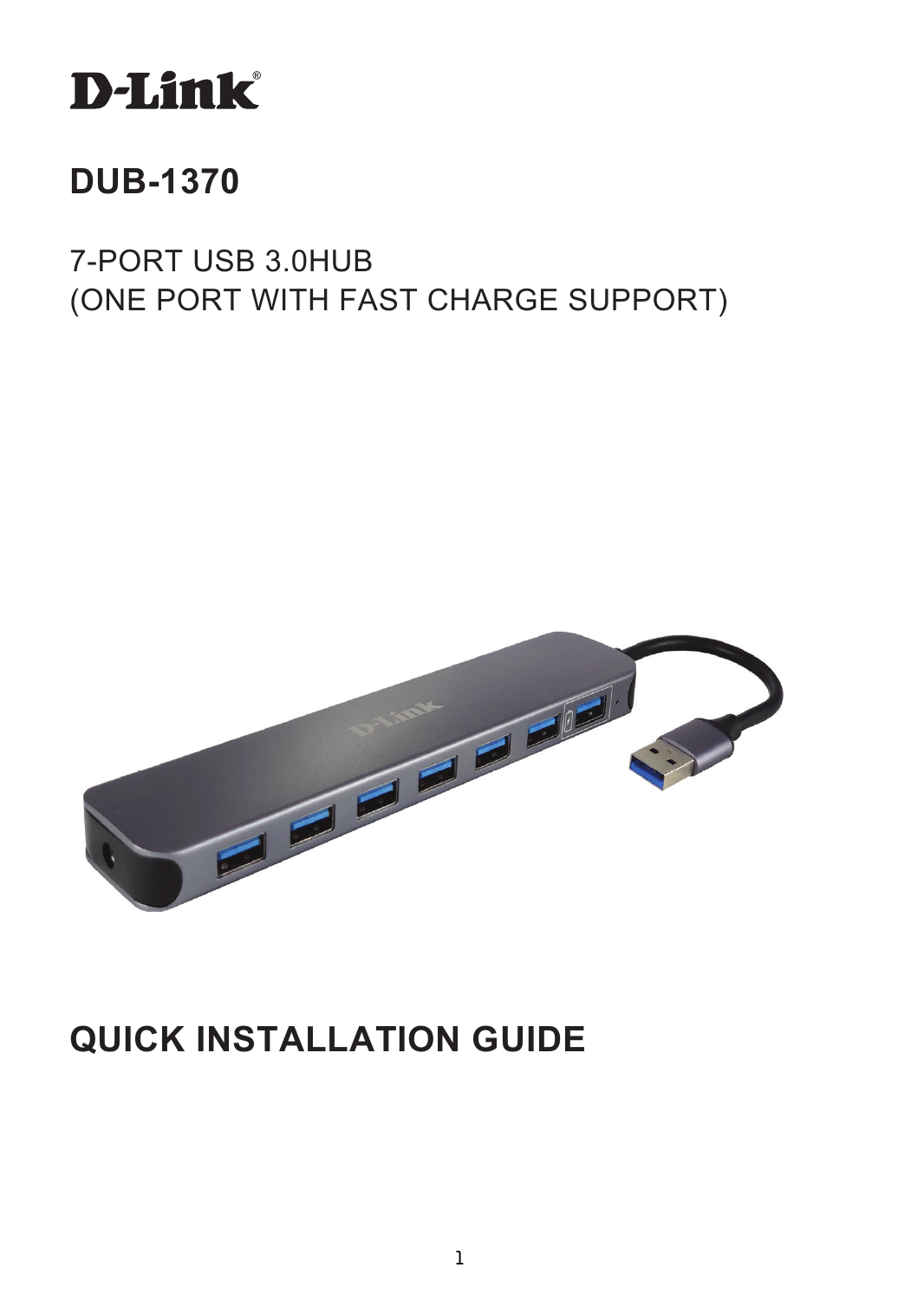# **CONTENTS**

# **DUB-1370 USB 3.0 HUB POWER ADAPTER QUICK INSTALLATION GUIDE**

If any of these items are missing from your packaging, contact your reseller.

# **PRODUCT SETUP QUICK INSTALLATION**

- Step 1: Plug the USB cable, located on the side panel of the DUB-1370, into available USB 3.0 port on your computer. The LED on the DUB-1370 will turn green.
- Step 2: Your computer will automatically detect and install the drivers for the DUB-1370. You may now connect USB devices to any available USB 3. 0 port on the front of the DUB-1 370.
- Step 3: You can plug the power adapter into the power connector, located on the side panel of the DUB-1 370, and into a power outlet or a power strip, if it is required.

#### Note:

If your computer does not detect the DUB-1 370, please check and ensure that all cables and the power adapter are connected securely, and that the USB port on your computer is functioning correctly. If not, try connecting to a different USB port on your computer.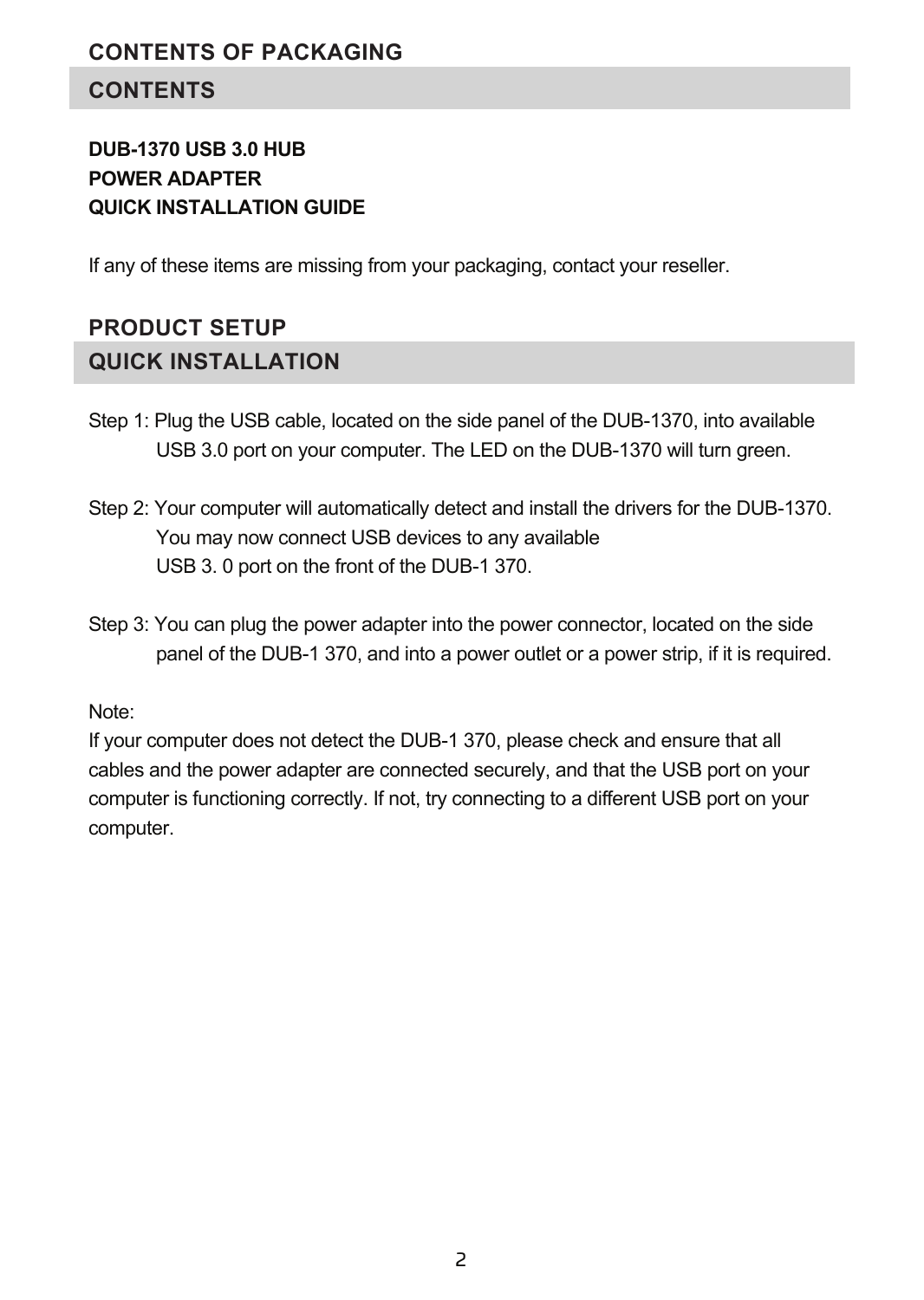# **TECHNICAL SPECIFICATIONS**

#### **Interfaces**

- One USB 3.0 Type-A downstream port with Fast Charge mode support
- Six USB 3.0 Type-A downstream ports
- One USB 3.0 Type-A connector

#### **Indicators**

• Power indicator

## **Power Connector**

• Power adapter connector

#### **Standards**

- USB 3.0
- $\cdot$  USB 2.0
- USB 1.1
- OHCI
- UHCI
- EHCI
- xHCI

# **Data Rate**

• Up to 5 Gbps

# **Connectivity Option**

- Up to 127 devices
- Cascading option (up to 5 hubs)

#### **System Requirements**

- Available USB port (USB 3.0 is recommended)
- Windows XP/Vista/7/8/10, Mac OS, Linux

## **Dimensions (L x W x H)**

• 168 x 35 x 13.5 mm

## **Power Input**

- From PC (USB bus powered)
- 12 V / 2 A DC power adapter

# **Supported Charging Current**

- Max. 1.5 A for Battery Charging 1.2 compliant port
- 0.5 A for standard ports

## **Temperature**

- Operating: 0 to 40 °C
- Storage: -20 to 70 °C

# **Humidity**

- Operating: 10% to 90% non-condensing
- Storage: 5% to 90% non-condensing